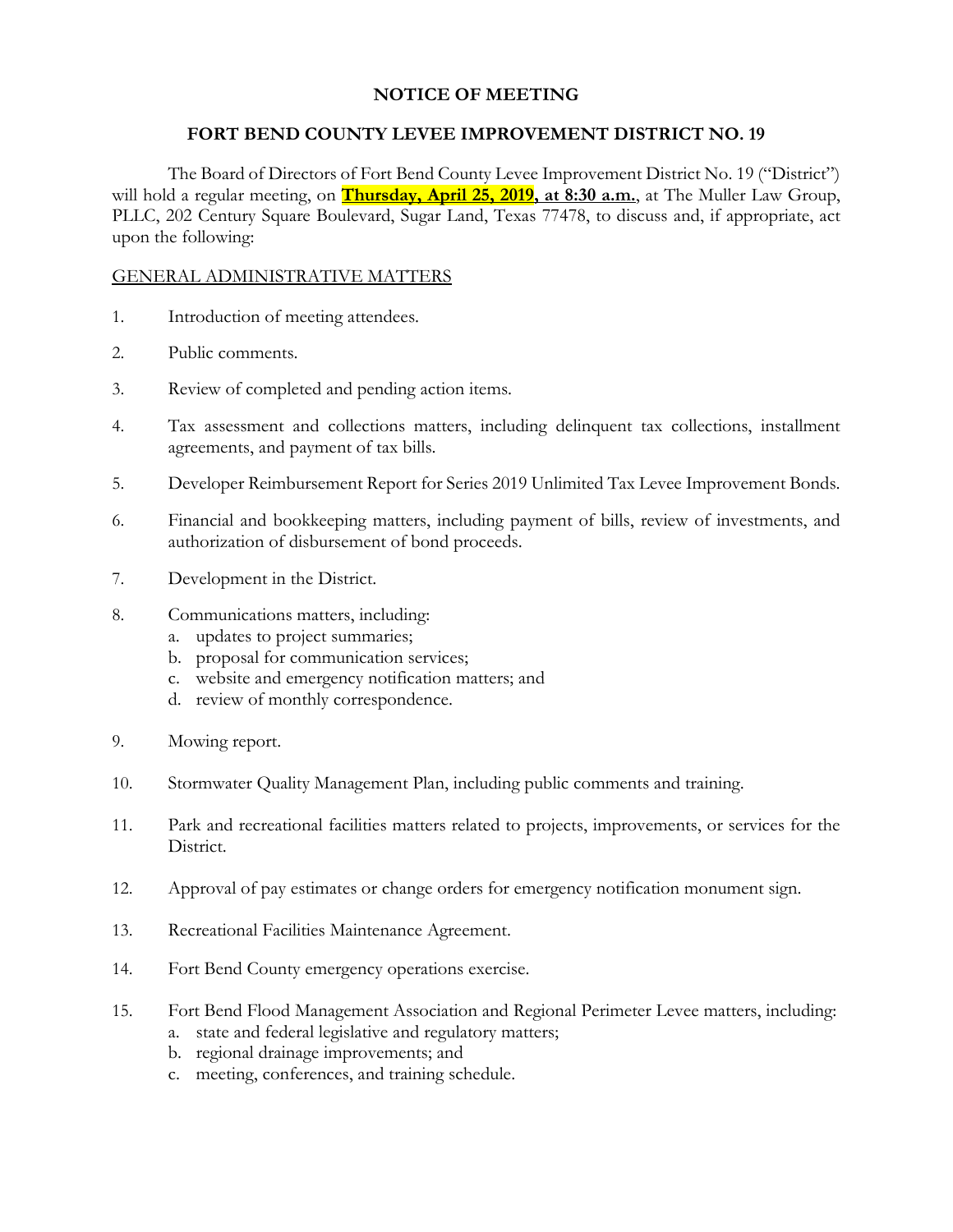- 16. Arbitrage study on Series 2016 Park Bonds.
- 17. Scheduling of meetings, including assignment of director to attend Fort Bend County Levee Improvement District No. 15 Board meeting.

# **Scheduled 10-minute recess.**

# OPERATION AND CONSTRUCTION MATTERS

- 18. General operations matters, including:
	- a. report on repairs and maintenance; and
	- b. pending or proposed claims for federal or state reimbursement.
- 19. Emergency operations matters, including:
	- a. radio communication devices; and
	- b. vehicular access improvements.
- 20. Steep Bank Creek Pump Station matters, including:
	- a. report and recommendations from Technical Committee;
	- b. Amended and Restated Maintenance Agreement;
	- c. automated rainfall and water elevation gauges, including data collection, storage, and reporting systems;
	- d. site paving for supplemental pumps, including:
		- i. approval of pay applications or change orders; and
	- e. proposed facility expansion, including:
		- i. Cost Sharing Agreement; and
		- ii. engineering services proposal.
- 21. Regional drainage projects and capital improvements, including:
	- a. report on revised Fort Bend County Drainage District Criteria;
	- b. Lost Creek Pump Station, including:
		- i. update on 2D watershed modeling; and
	- c. watershed interconnects.
- 22. Third-party engineering review of District facilities, including update on Phase 3 report.
- 23. Other Engineering Matters related to other projects, improvements, or services, including: a. deeds, easements, and consents to encroachment.
- 24. Critical Load Spreadsheet and filing of same.
- 25. Project Financing Matters, including:
	- a. review of projects proposed for funding from bond proceeds; and
	- b. FEMA Hazard Mitigation Fund Application, including:
		- i. proposal for consulting services.
- 26. Minutes, including review of new action items and designation of matters for Decision Register.